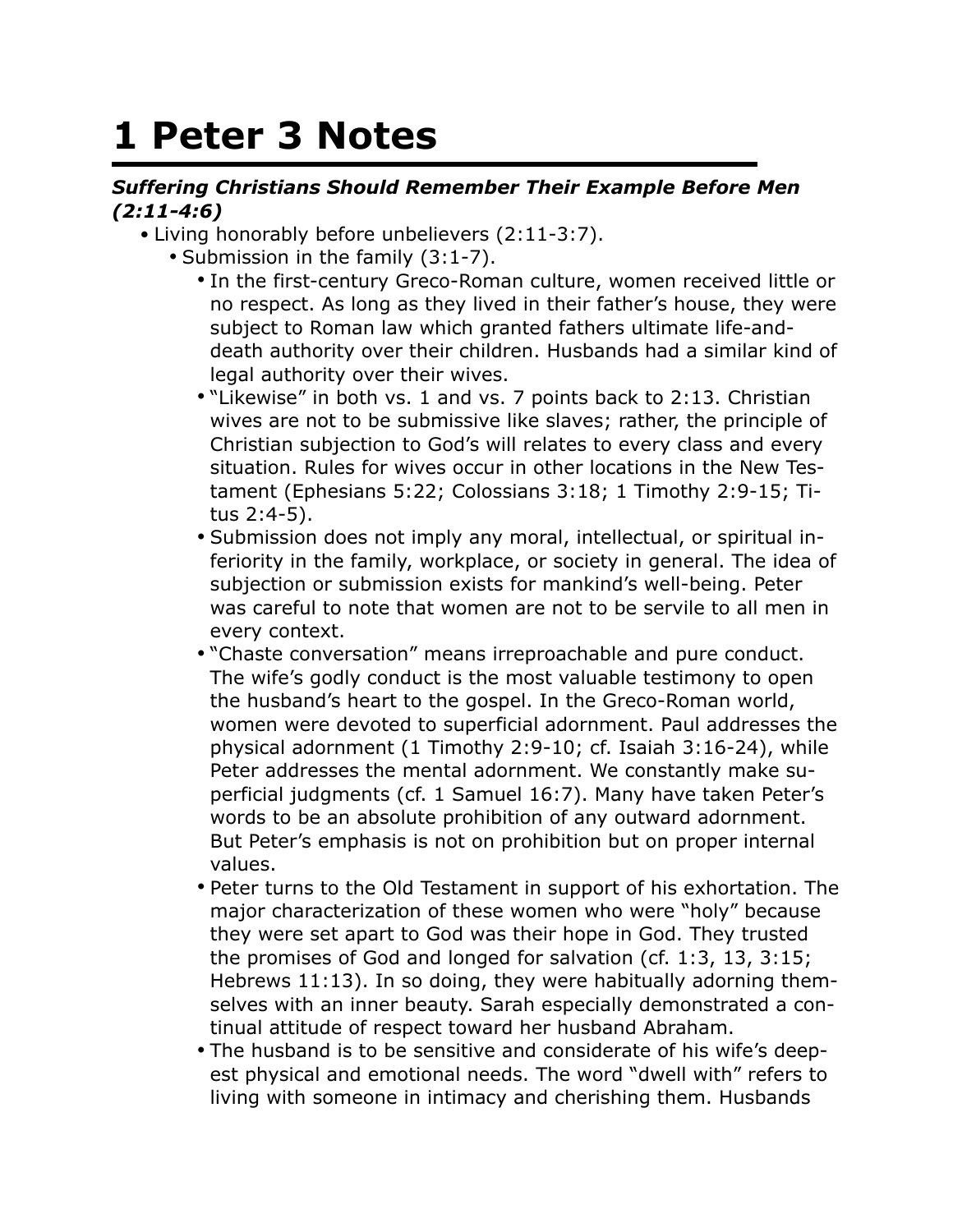are the sacrificial providers and protectors of their wives because they generally possess less physical strength than men. Sadly, intimate companionship in marriage was a foreign concept to the Greco-Roman culture of Peter's day. The gospel teaches that, in respect to her highest interests, the interests of religion, she is every way his equal. She is entitled to all the hopes and promises which religion imparts. God promises to hear the husband's prayers when he treats his wife as he should (Psalm 66:18; Isaiah 59:2; John 9:31; James 4:3).

- Living honorably before believers (3:8-12).
	- "One mind" is indicative of a common commitment to the truth that produces an inward unity of heart with one another. "Compassion" means "to share the same feeling;" both sorrows and joys. "Love as brethren" is an affection among people who are closely related in some way. This love is demonstrated by unselfish service for one another. "Pitiful" is sometimes translated as "bowels" or "intestines," signifying a powerful feeling, and "courteous" means being humble in spirit. Humility is arguably the most essential, all-encompassing virtue of a Christian.
	- When Christians are mistreated by someone with a wicked disposition, they must not retaliate (Matthew 5:38-45). Instead, they must give a blessing. "Blessing" is the word from which the English word eulogy derives. It means to praise or speak well of others (cf. Luke cf. 1:42).
	- Peter quotes from Psalm 34:12-14, supporting his exhortation that Christians must have a correct response to hostility. In addition to refraining from verbal retaliation, Christians must also refrain from lying, deception, and hypocrisy. "Eschew" means an intensely strong rejection of what is sinful. "Good" is that which is excellent in quality or what expresses deep virtue.
	- "The eyes of the Lord" is a common Old Testament phrase that relates to God's special, caring watchfulness over His people (Proverbs 5:21; Zechariah 4:10).
- Living honorably in the midst of suffering (3:13-4:6).
	- The principle of suffering of righteousness (3:13-17).
		- If Christians have the zeal for good that Psalm 34 speaks of, who will do them harm? The expression, "But and if ye suffer," points to the fact that suffering is not the expected outcome of zeal for doing good, though it can and does happen. Jesus emphasized that Christians cannot presume to escape all suffering if He did not (Matthew 10:24-25; Luke 6:22; John 15:20; Acts 14:22; Philippians 1:29-30; 2 Timothy 3:12; Hebrews 12:3-4).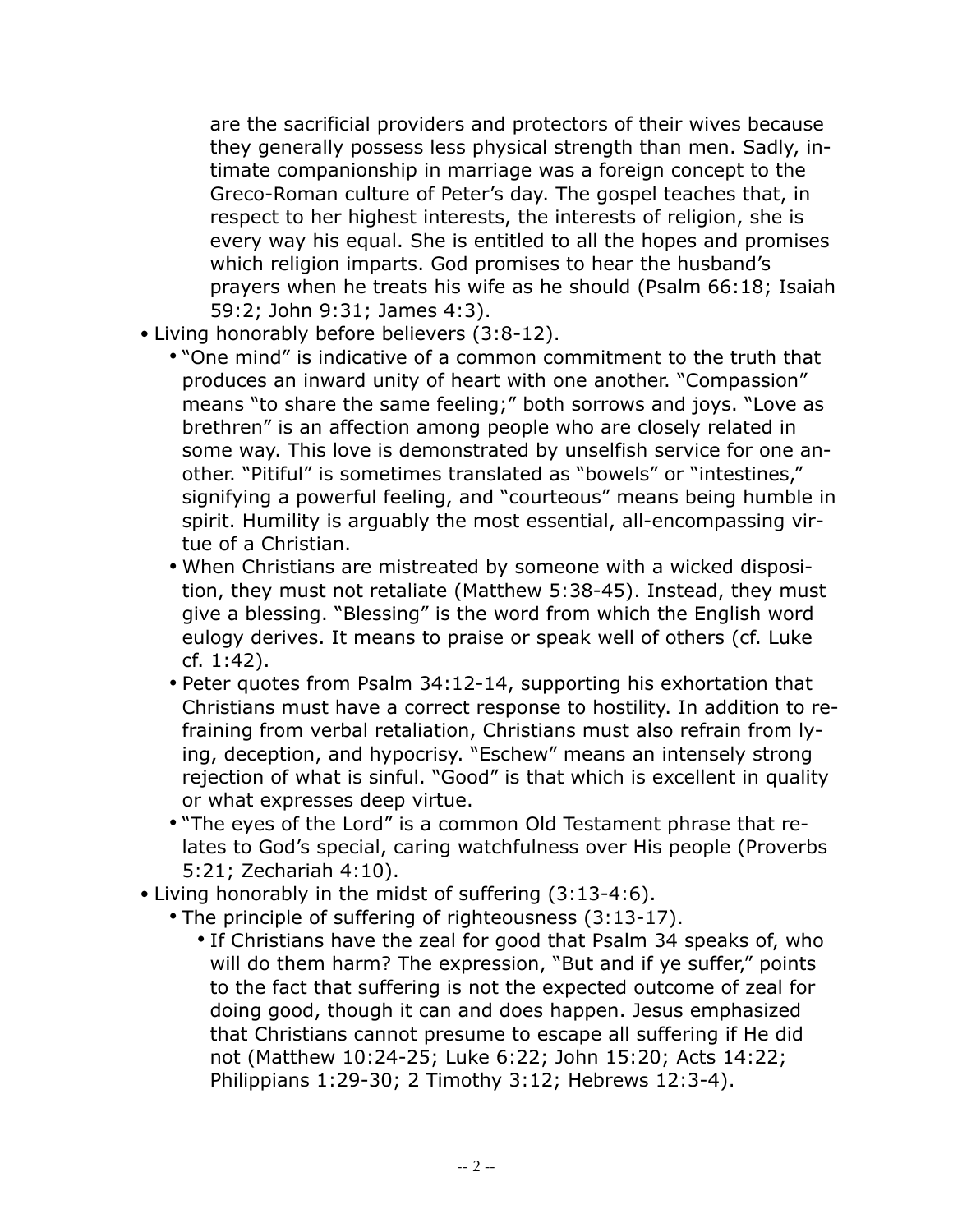- Peter told his readers to "be not afraid of terror, neither be troubled" (cf. Isaiah 8:12-13). Instead, they must "sanctify" Christ in their hearts. Every Christian must give Him the primary place of adoration, exaltation, and worship. He must be the sole object of our love, reverence, and loyalty.
- "Defense" sometimes meant a formal defense in a judicial courtroom (cf. Acts 25:16; 2 Timothy 4:16), and sometimes an informal defense before others (Philippians 1:17). One of the distinguishing marks of Christians is their possession of hope (cf. 1:3, 21; Romans 4:18; Ephesians 2:12; Titus 2:13). It is the focal point of any rational explanation Christians should be able to provide regarding their salvation. The answer should not be dominant or overbearing, and should show a deep regard for truth and respect for the person listening.
- It is better to suffer for doing good than for doing evil. Suffering is a just recompense for doing evil. But if one does good and still suffers, there is no disgrace -- if one's conscience is clear before God -- for that person can have confidence that such suffering was not caused by sin.
- The paragon of suffering for righteousness (3:18-22).
	- "For Christ also hath once suffered" suggests that the example of Christ's experience through suffering into victory gives assurance that those who have obeyed Him will share the same destiny.
	- Most commentators identify the "spirits in prison" as fallen angels who were disobedient at the time of Noah. This connects with the rebellion of Genesis 6:1-4 (cf. 2 Peter 2:4; Jude 6).
	- However, the word "preached" does not demand direct contact, only a proclamation of a message. The only audience mentioned in vs. 19 is the generation of Noah, which is now imprisoned in Hades, awaiting the final judgment. Based on the context, Christ, through the Holy Spirit, solemnly warned Noah's contemporaries by the mouth of Noah himself (described in 2 Peter 2:5 as "a preacher [or 'herald'] of righteousness").
	- Denominationalists argue that baptism simply means "to immerse" without the necessity of water. They believe that Peter uses "baptism" to refer to a figurative immersion into Christ as the ark of safety that will sail over the holocaust of judgment on the wicked. By extension, they believe 1 Peter 3:21 refers to the preservation of God in the midst of His final judgment (cf. 2 Peter 3:10-13).
	- The type/antitype arrangement of baptism in vss. 20-21 means that as Noah passed from the old world to the new world by virtue of water, so we pass from the "old man" to the "new man" by vir-